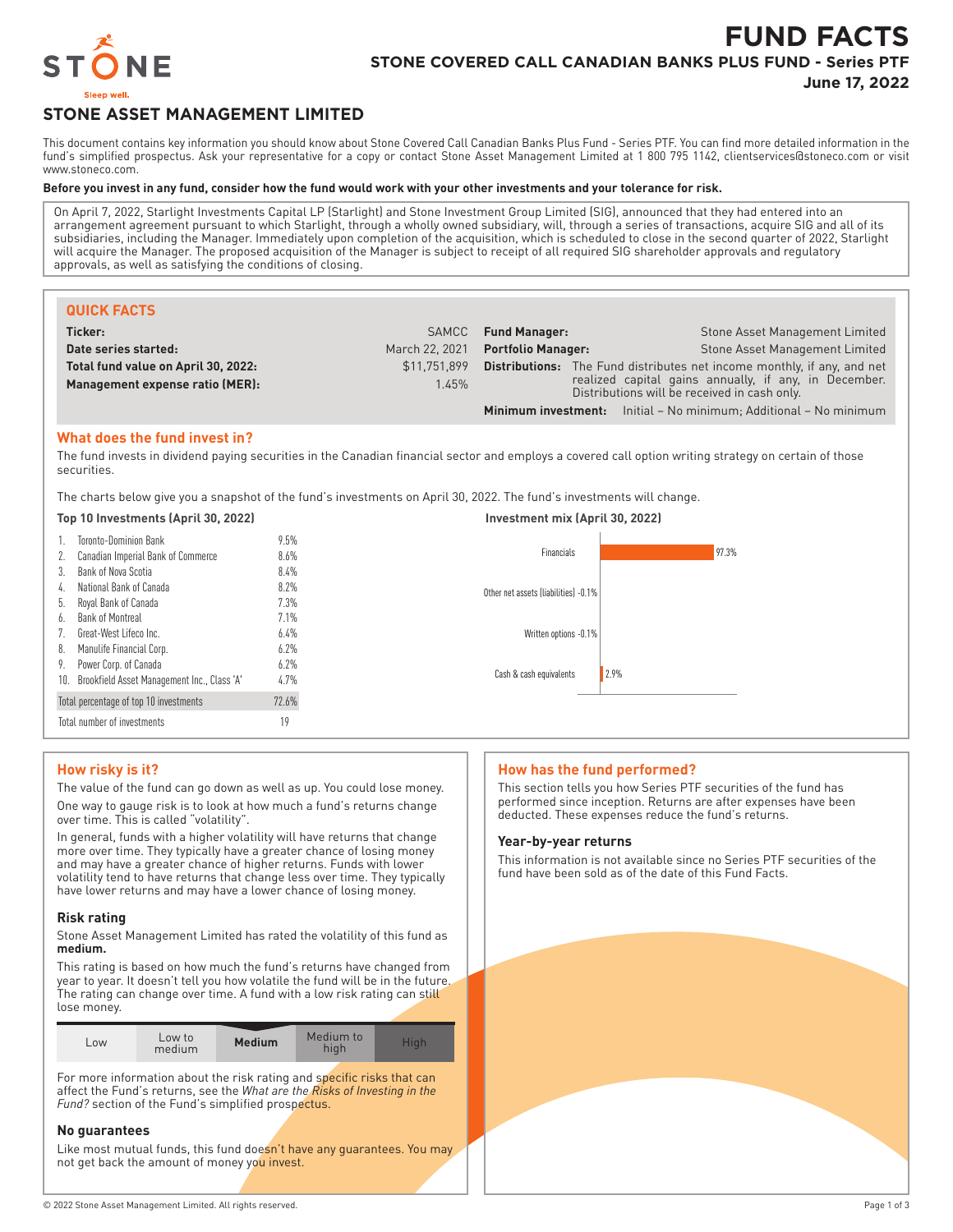

# **Best and worst 3-month returns**

This information is not available since no Series PTF securities of the fund have been sold as of the date of this Fund Facts.

|              | Return   | $\vert$ 3 months ending | If you invested \$1,000 at the beginning of the period |
|--------------|----------|-------------------------|--------------------------------------------------------|
| Best return  | 8.08%    | June 2. 2021            | Your investment would rise to \$1,080.80.              |
| Worst return | $-8.35%$ | March 31, 2022          | Your investment would drop to \$916.50.                |

# **Average return**

The annual compound return of the Series of the fund was approximately 9.2% since the inception of the Series of the fund. If you had invested \$1,000 in the Series of the fund since the inception of the Series of the fund, your investment would now be worth \$1,102.18.

# **Who is this fund for?**

# **This fund is suitable for investors:**

- have medium term investment goals
- have a need for a sector portfolio focus on Canadian banks
- are willing to accept a medium level of risk

# **A word about tax**

In general, you'll have to pay income tax on any money you make on a fund. How much you pay depends on the tax laws where you live and whether or not you hold the fund in a registered plan such as a Registered Retirement Savings Plan or a Tax-Free Savings Account.

Keep in mind that if you hold your fund in a non-registered account, fund distributions are included in your taxable income, whether you get them in cash or have them reinvested.

# **How much does it cost?**

The following tables show the fees and expenses you could pay to buy, own and sell Series PTF securities of the fund.

The fees and expenses – including any commissions – can vary among series of a fund and among funds. Higher commissions can influence representatives to recommend one investment over another. Ask about other funds and investments that may be suitable for you at a lower cost.

## **1. Sales charges**

When you purchase Series PTF securities of the fund, you do not pay a sales charge. Instead, you may be required to pay your representative's firm a negotiated fee for investment advice and other services that it provides to you.